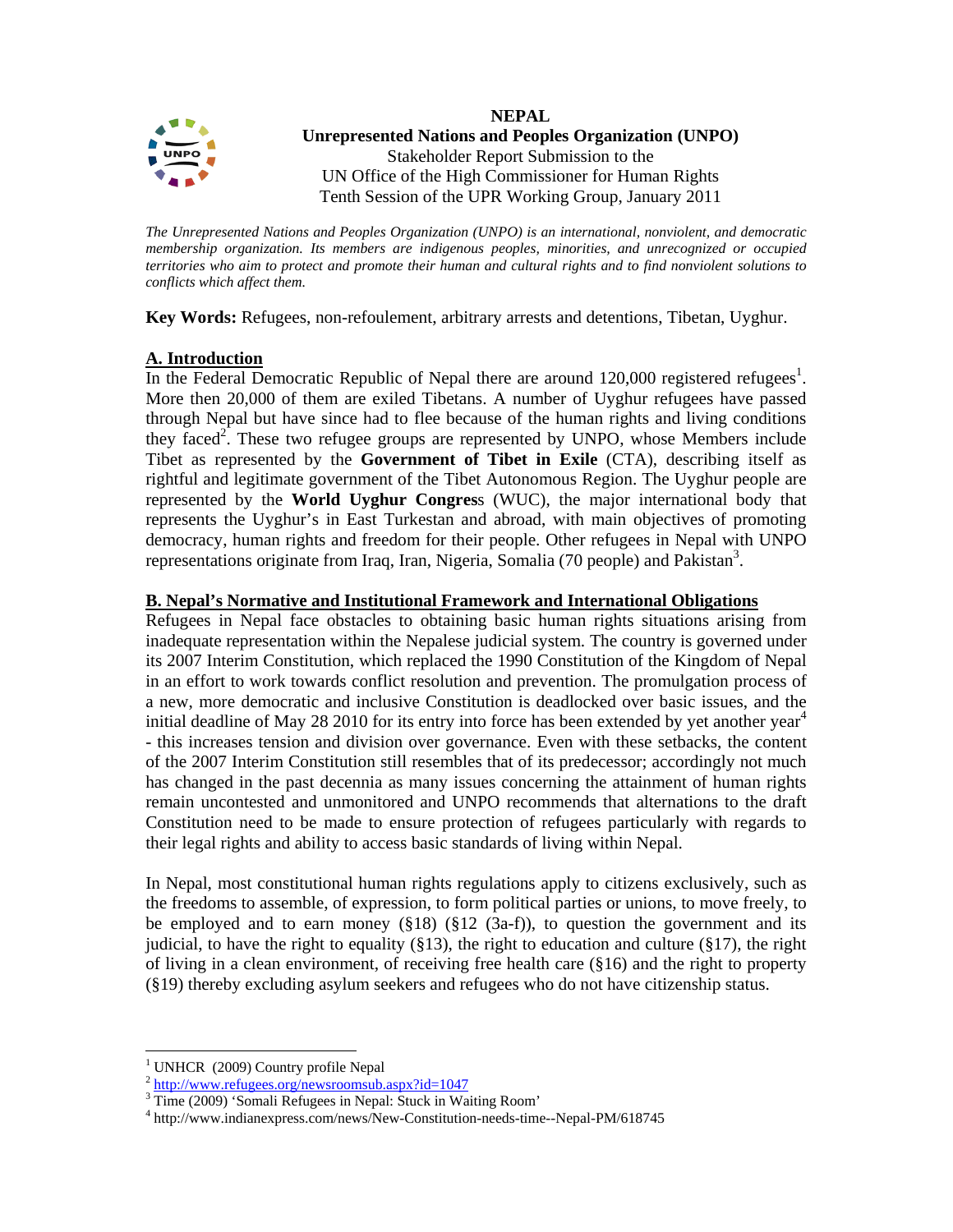Moreover, Nepal has no specific refugee law, wherefore its 1992 Immigration Act manages all judicial issues connected to foreigners. It allows the government to exempt any group from it provisions and it allows the government to deny entry, presence and departure of any foreigner deemed as risky to national interests (§14). Furthermore, no legal proceeding can be made against governmental staff, provided their action is "in good faith" (§17) leaving treatment for recrimination open to subjectivity; the law also allows the government to take legal documents into custody (§6), and to arrest, search and inquire freely upon criminal suspicion  $(\S 8)^5$ . Foreigners can be kept in detention for 25 days, to be extended in cases the suspect can not provide for security or bail for up to  $90$  days<sup>6</sup>. After finishing the investigation of a foreigner suspected of a crimes, the given person can be expelled (§9). Other regulations the 1958 Foreign Employment Act, which determines the refugees' legal rights<sup>7</sup>, but the status or handling of asylum seekers remains debated<sup>8</sup>.

Due to pressures of Human Rights concerns, a national Human Rights Commission has been created and manifested in the Interim Constitution (§131-133), with chairpersons appointed for a term of 6 years, who report back to the president in an annual report, containing descriptions, investigations and recommendations<sup>9</sup>. Unfortunately, in reality the Commission is severely underequipped and its powers are very limited.

On a transnational level, while Nepal is signatory to many international treaties, it is not a signatory to the United Nations Convention Relating to the Status of Refugees of 1951 and its 1967 Protocol<sup>10</sup>, a fact that aggravates the legal status of refugees and their own ability to influence the situations which they face. The ability of the international community to intervene is thereby severely limited. This is particularly unfortunate considering not only the high presence of refugees who have fled to Nepal but that impunity for grave violations of human rights and violations of humanitarian law in the country is a widespread concern. $^{11}$ 

# **C. Promotion and Protection of Refugee Rights on the Ground**

# **1. Civil and Social Rights**

### Freedom of Assembly and Expression

The Freedom of Assembly is identified as a human right, political freedom and civil liberty, enshrined in the 1948 Universal Declaration of Human Rights (§20), and in the 1966 International Covenant on Civil and Political Rights (§21), manifesting the individual right to come together to collectively express, pursue, promote and defend common interests.

In Nepal, only citizens are granted the rights to assemble, to form unions and to protest. Protests of Tibetans living in exile, for instance, have in the past been treated by the Nepalese government with excessive use of force, arbitrary arrests and detention, sexual assault and restriction on freedom of movement<sup>12</sup>. On March 10 2010 after peaceful demonstrations, 26 Tibetans were beaten, arrested and have since been held in custody, where they are protesting

 $\overline{a}$ 

<sup>5</sup> http://www.nrn.org.np/downloads/immigrationact.pdf

<sup>6</sup> http://www.nrn.org.np/downloads/immigrationact.pdf

<sup>&</sup>lt;sup>7</sup> http://www.childtrafficking.com/Docs/1985\_2042\_foreign\_employment\_act\_english\_3.pdf

<sup>8</sup> World Refugee Survey (2009) 'Nepal'

<sup>&</sup>lt;sup>9</sup> http://www.nhrcnepal.org/

<sup>&</sup>lt;sup>10</sup> UNHCR (2005) Statistical Yearbook

 $11$  http://www.adh-geneva.ch/RULAC/international\_treaties.php?id\_state=152

<sup>&</sup>lt;sup>12</sup> Human Rights Watch (2008) 'Appeasing China; Restricting the Rights of Tibetans in Nepal'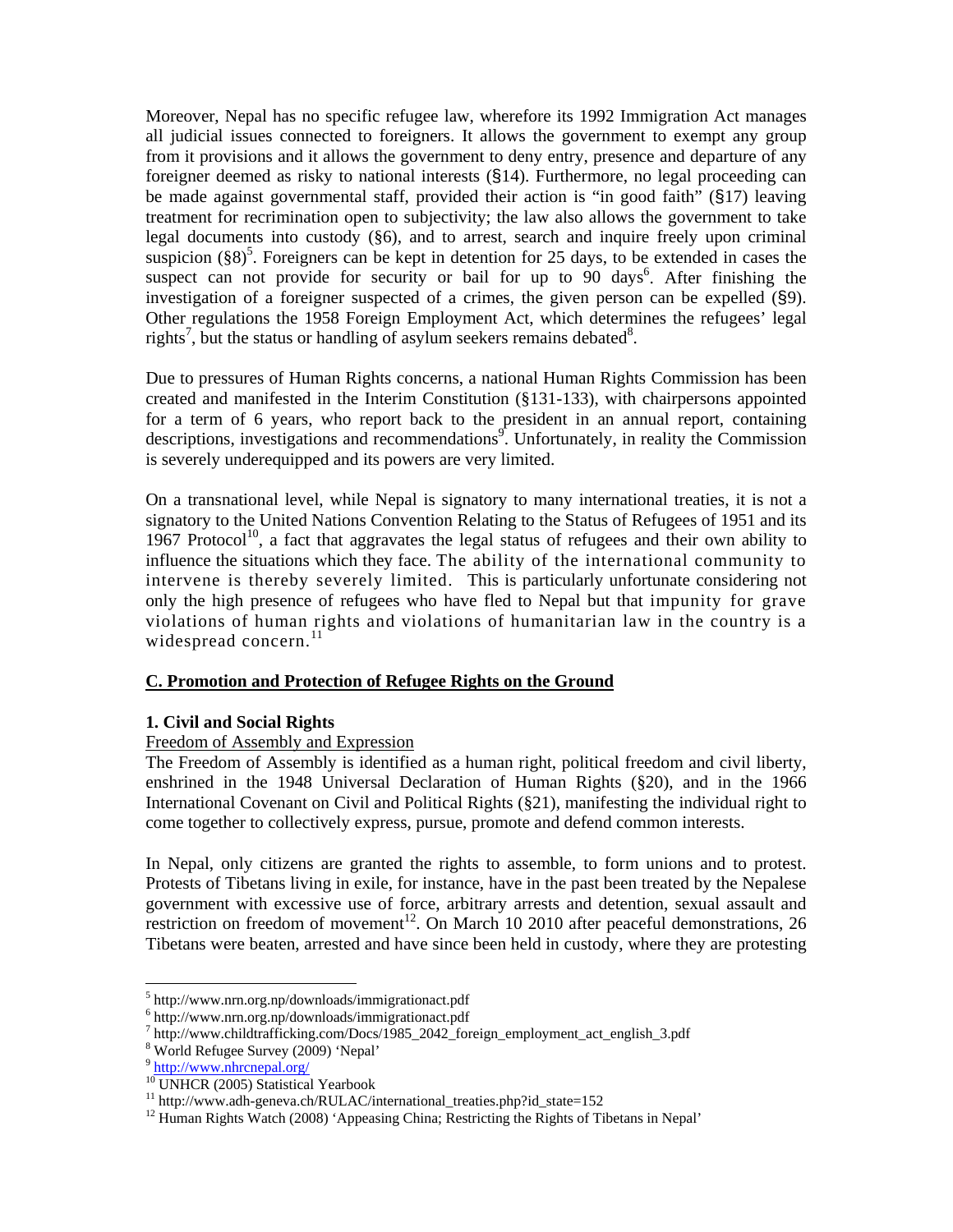against their situation by means of hunger strike. In June 2009, 34 Tibetan refugees were detained for allegedly planning a demonstration near the Chinese border<sup>13</sup>. At a pre-Olympics demonstration in August 2008 in front of the Chinese embassy, nearly 1400 Tibetan protestors were detained. In March 2008 a peaceful Tibet demonstration march in Kathmandu was violently broken up by the Nepalese government, 475 people were arbitrarily arrested and detained<sup>14</sup>, and a week later again more then 100 protestors were detained<sup>15</sup>. The government argues that it will not allow protests and demonstrations against any "friendly nation" which includes China.

#### Freedom of Movement

In Article 26 of the 1951 UN Convention, freedom of movement is identified as a basic human right. It is a broad concept, including aspects such as the right to travel and to move within and between countries, without interference from the state. In Nepal, the 1958 Foreigners Act permits the Government to restrict the residence of foreigners and refugees, and provides penalties for violation. Besides of travel and residence, in Nepal freedom of movement is also infringed by arbitrary arrests and detentions; indications for and lengths of preventive detention (§25) are open for interpretation.

Tibetans who arrived before 1990, were recognized, received some protection and legal rights, and experienced economic integration. Thereafter, new arrivals were often fined, detained, and hindered from trespassing to India<sup>16</sup>; this is aggravated by the fact that Tibetan refugees have to and will continue to transit through Nepal to India. Also for future life orientation, it is necessary to be able to move freely to seek out opportunities.

Freedom of movement is regulated and limited by the use of legal documents, or identity papers. In the 1951 UN Convention, identity papers issuing is described as a fundamental right (§27). Nepal does not handle the issuing of Identity Papers and international travel documents universally, granting eligibility to Bhutanese and Tibetan refugees only.

### Principle of Non-Refoulement

Article 3 of the 1984 United Nations Convention Against Torture and Other Cruel, Inhuman or Degrading Treatment or Punishment to which Nepal is a signatory, provides that no State should extradite a person to another State where there are 'substantial grounds for believing that he would be in danger of being subjected to torture and persecution<sup> $17$ </sup>. This principle is also codified in the 1951 UN Convention (§32, §33) and the 1967 UN Protocol. According to the annual Human Rights Report of the US Department of State, the Peoples Republic of China abused the rights of citizens accorded under their Constitution, by applying extrajudicial killings, torture and mistreatment of prisoners, forced confessions, arbitrary arrest and detention, lengthy incommunicado detention, and denial of due process.<sup>18</sup> conditions which offer sufficient evidence to support the non-refoulement of refugees to China.

While Nepal ratified the Convention Against Torture on 14 May 1991, torture will only become criminalized with the promulgation of the Interim Constitution. Nevertheless it has international obligations both as a signatory to the Convention and in jus cogens international

<sup>&</sup>lt;sup>13</sup> World Refugee Survey (2009) 'Nepal'

 $14 \text{ http://www.foxnews.com/story/0,2933,340829,00.html}$ 

 $15$  http://news.bbc.co.uk/2/hi/7321671.stm

<sup>&</sup>lt;sup>16</sup> http://www.refugees.org/countryreports.aspx?id=1596

 $17$  UN (1987) "Convention against Torture"

<sup>18</sup> http://www.unpo.org/content/view/936/107/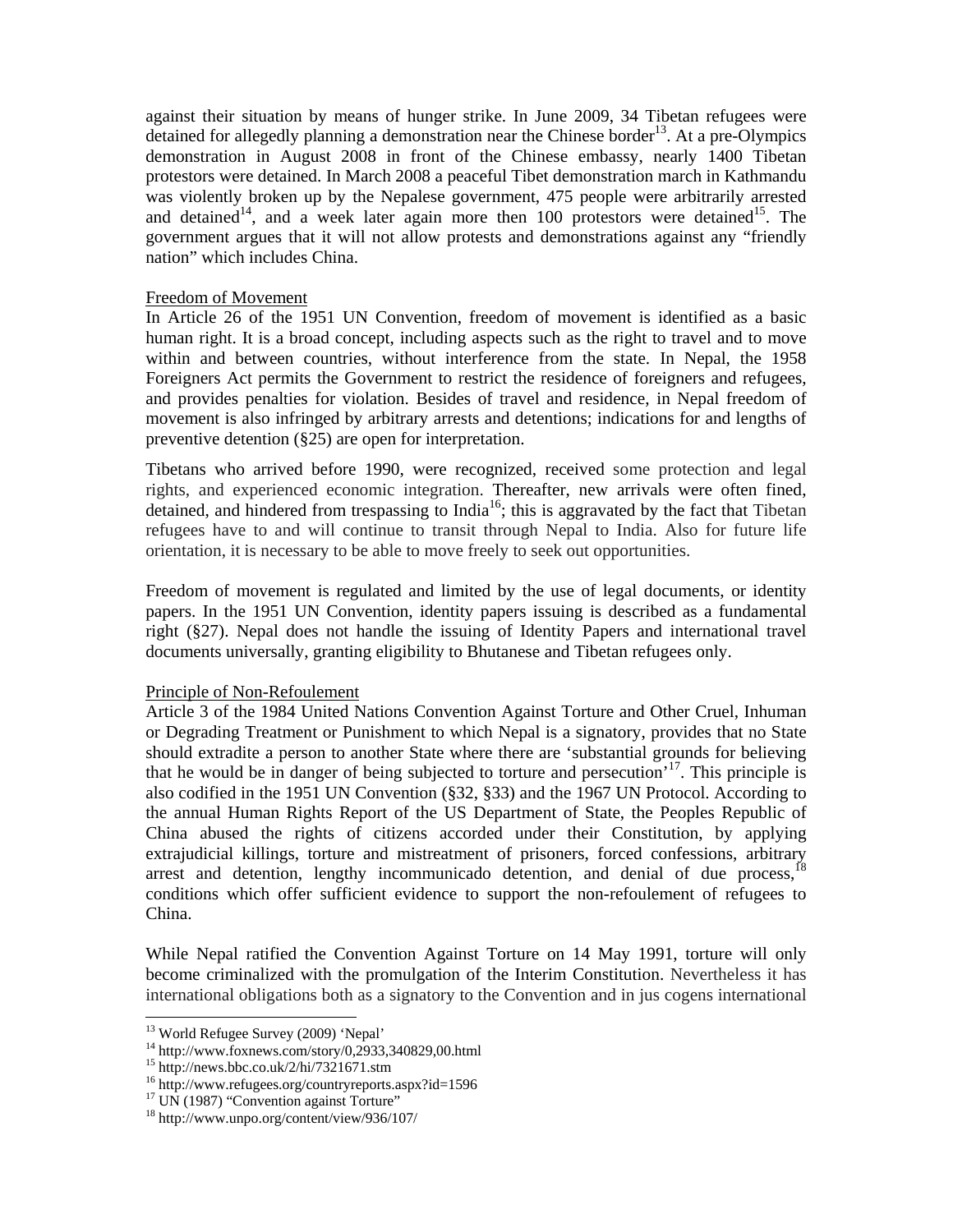law not to send refugees to places they may face torture. While new Tibetan arrivals are usually granted refuge in Nepal, exceptions have been made as there are reports that people have been sent back and China is even allowed capturing its refugees in Nepal itself <sup>19</sup> with evidence indicating that Tibetan refugees were expelled and handed over to Chinese authorities illegally<sup>20</sup>. Media attention has however forced the governments to act differently with Tibetan refugees, a fact which does not apply to other refugee groups.

## Social Services and Aid

The right to education is codified in the Universal Declaration of Human Rights (§26) and the International Covenant on Economic, Social and Cultural Rights (§14), as well as reaffirmed in UNESCO and ECHR Conventions. The provision of primary education is the development of accessible secondary education and the access and equity in higher education are compulsory.

In Nepal, UNHCR has programmes which provide for the health care and education of refugees, however the government and international donors do not include them into poverty reduction strategies and development projects<sup>21</sup>. Nepal should be encouraged to work within UNHCR's strategies to develop capabilities to provide refugees within their territories with basic amenities, social services, aid and education, as durable solutions to long term refugee situations.

# **D. Recommendations**

On Constitutional and Legal Reform

- Incorporation of human and refugee rights principles into new legal framework (e.g. new Constitution January 2011), based on international conventions.
- Establish a new, independent panel capable of checking the process of promulgation, controlling practical implementation and initiating adjustments quickly where needed.
- Strengthening the Nepalese Human Rights Commission by enlarging and granting it independent powers, also as to connect on the ground observations with legal consequences.
- UNPO urges the government of Nepal to sign and adhere the 1951 UN Convention and the 1967 UN Protocol on refugees, to show their international commitment to standards accepted in the treatment of refugees and implemented by most other states.
- Allow for integration, inclusion and political representation, at least for long-term refugees and displaced people.

On Civil and Social Rights

- Allow for activism/peaceful demonstrations of refugees to draw attention to their situation.
- Allow all refugees to travel and transit through Nepal, be prevented from refoulement, and choose their residency.
- All people, including refugees should obtain recognized Identity Papers with which they can move freely and easily.
- Ensure non-refoulement of refugees especially to countries in conflict, and where facing abuse and torture.

<sup>&</sup>lt;sup>19</sup> World Refugee Survey (2009) 'Nepal'

 $^{20}$  http://www.phayul.com/news/article.aspx?id=19515&t=1

<sup>&</sup>lt;sup>21</sup> http://www.worldrefugeesurvey.org/index.php?title=Nepal#Law\_and\_Policy